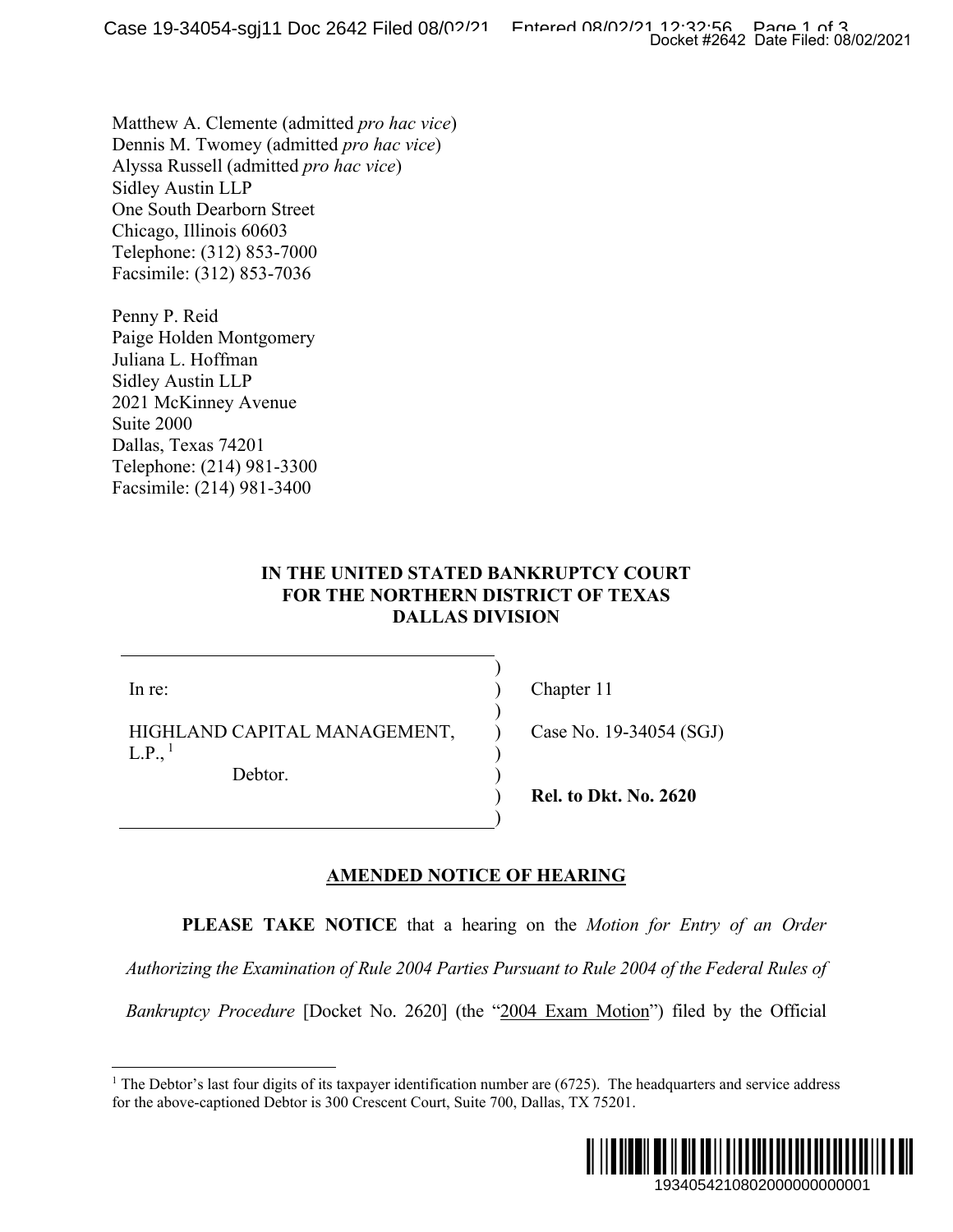Committee of Unsecured Creditors' (the "Committee") and the Litigation Trust Advisor (the "Advisor") in the above-captioned case is scheduled for hearing on **Thursday, August 19, 2021 at 9:30 a.m. (Central Time)** (the "Hearing").

The Hearing on the 2004 Exam Motion will be held before The Honorable Stacey G. C. Jernigan, United States Bankruptcy Court Judge, and will be conducted via WebEx videoconference. The WebEx video participation/attendance link for the Status Conference is: https://us-courts.webex.com/meet/jerniga.

A copy of the WebEx Hearing Instructions for the Hearing is attached hereto as Exhibit A; alternatively, the WebEx Hearing Instructions for the Hearing may be obtained from Judge Jernigan's hearing/calendar site at: https://www.txnb.uscourts.gov/judges-info/hearingdates/judgejernigans-hearing-dates.

### [*Remainder of Page Intentionally Left Blank*]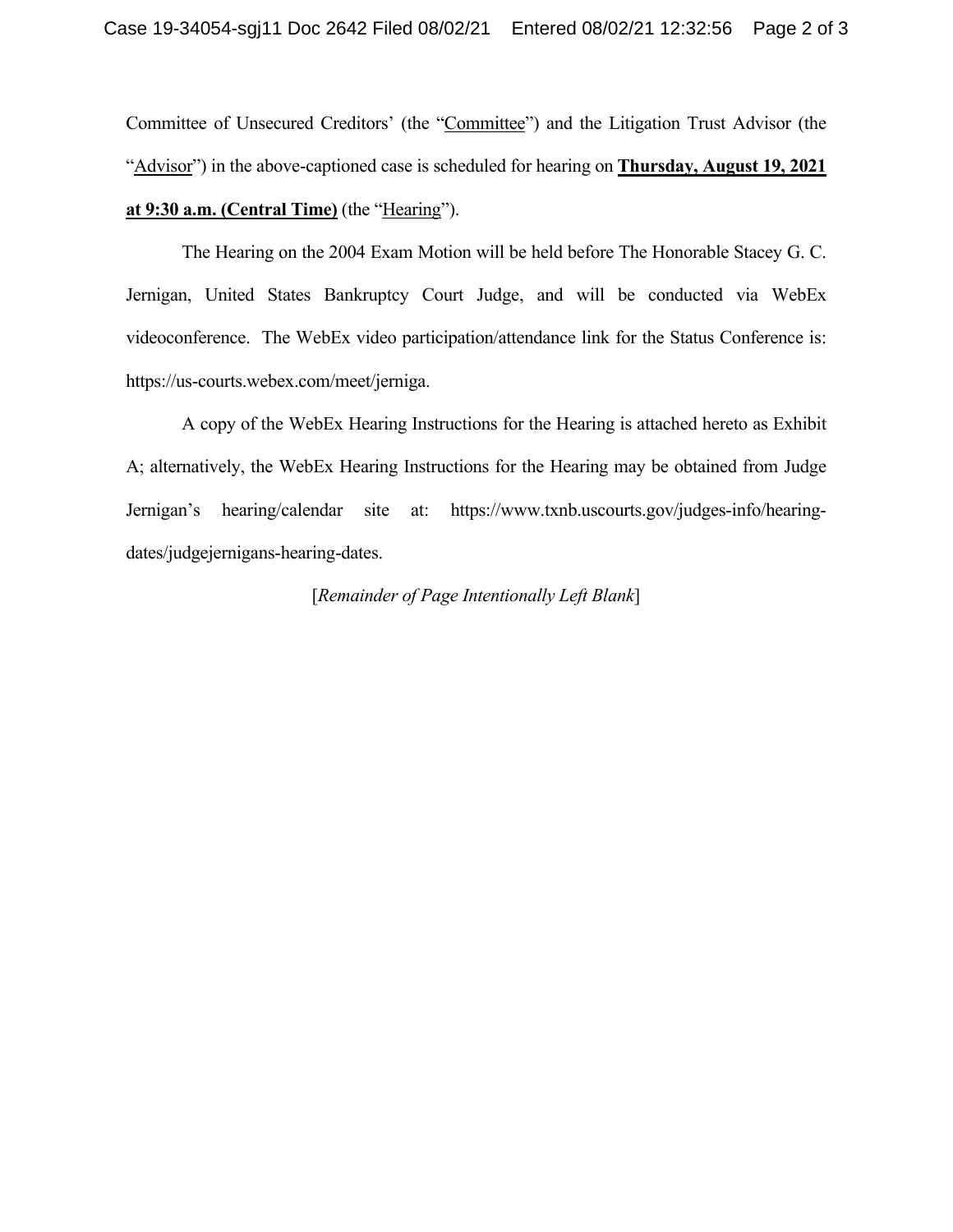### SIDLEY AUSTIN LLP

*/s/ Juliana L. Hoffman*  Penny P. Reid

Paige Holden Montgomery Juliana L. Hoffman 2021 McKinney Avenue Suite 2000 Dallas, Texas 74201 Telephone: (214) 981-3300

-and-

Matthew A. Clemente (admitted *pro hac vice*) Dennis M. Twomey (admitted *pro hac vice*) Alyssa Russell (admitted *pro hac vice*) One South Dearborn Street Chicago, Illinois 60603 Telephone: (312) 853-7000 Facsimile: (312) 853-7036

*Counsel for the Official Committee of Unsecured Creditors*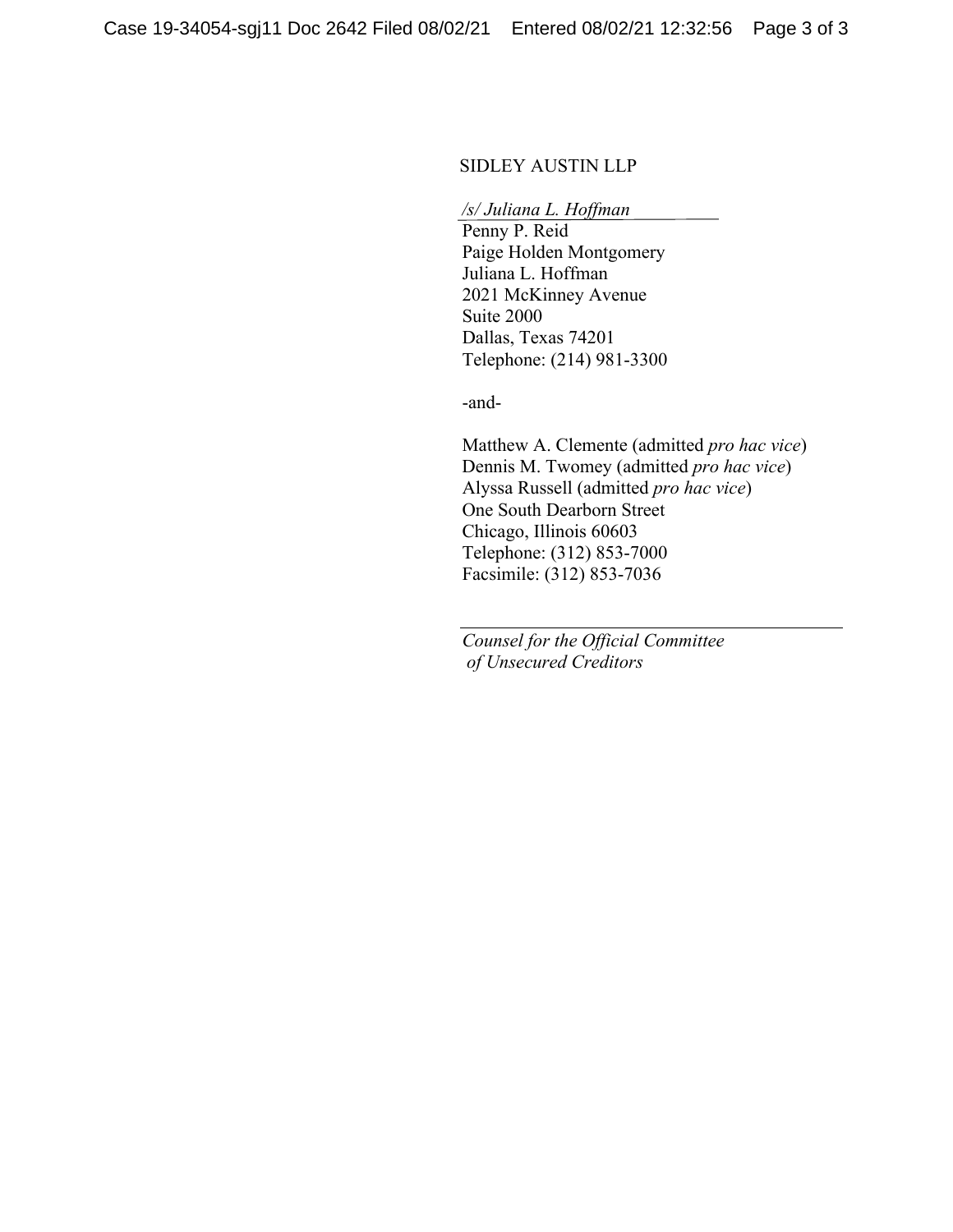# **EXHIBIT A**

# **WEBEX DIAL-IN INSTRUCTIONS**